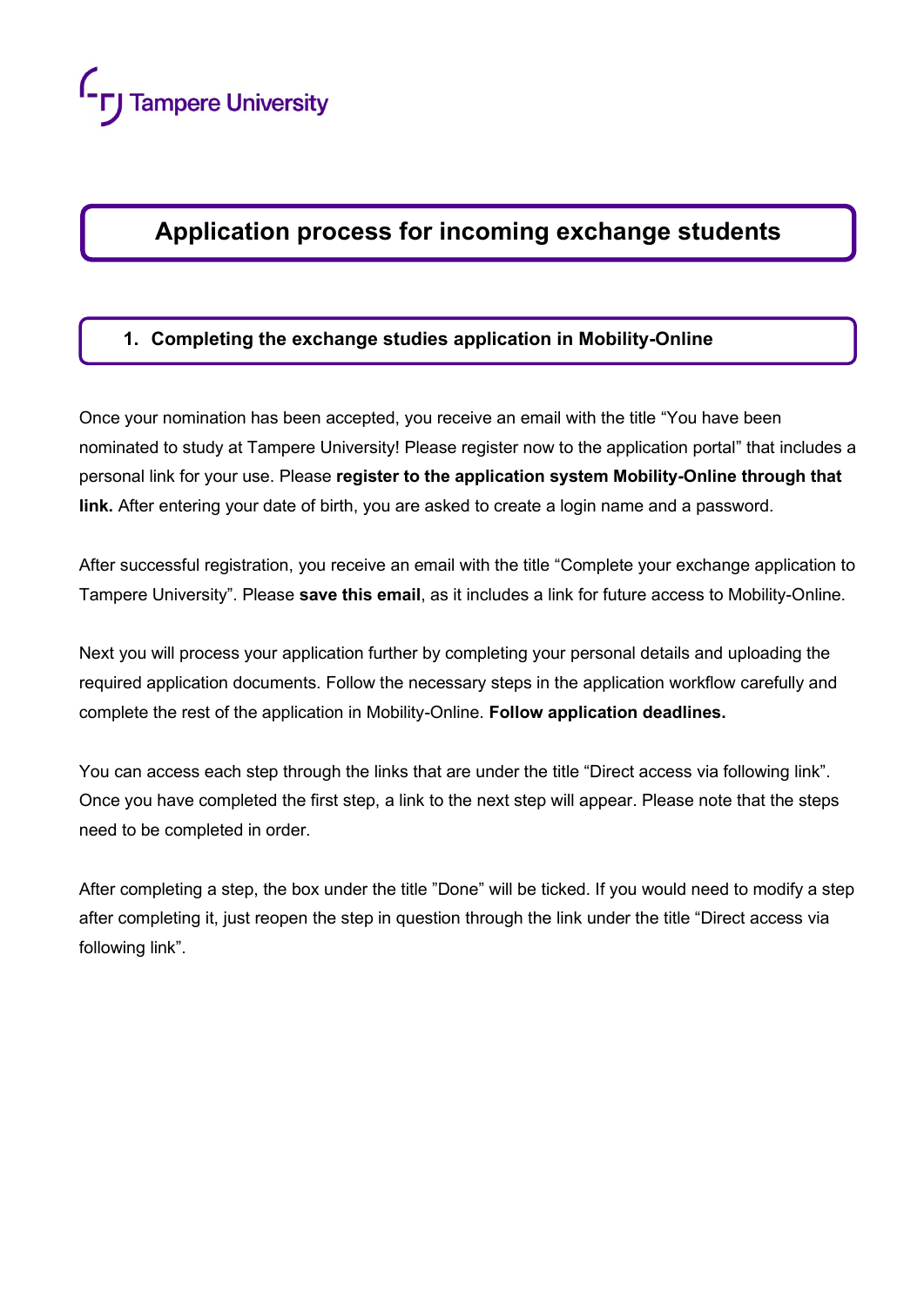

| <b>Application workflow</b>                                                                                                 |                                                                |                                                      |                         |                                                                                                                                                                                                                           | $\odot$ |  |  |
|-----------------------------------------------------------------------------------------------------------------------------|----------------------------------------------------------------|------------------------------------------------------|-------------------------|---------------------------------------------------------------------------------------------------------------------------------------------------------------------------------------------------------------------------|---------|--|--|
| Last name                                                                                                                   |                                                                |                                                      |                         | Study field Architecture                                                                                                                                                                                                  |         |  |  |
| First name                                                                                                                  | Host country Finland                                           |                                                      |                         |                                                                                                                                                                                                                           |         |  |  |
| Date of birth                                                                                                               |                                                                | Receiving institution TAMPERE17 - Tampere University |                         |                                                                                                                                                                                                                           |         |  |  |
| Country of the home institution Italy                                                                                       |                                                                |                                                      |                         |                                                                                                                                                                                                                           |         |  |  |
|                                                                                                                             | Home institution BOLOGNA01 - Universita degli Studi di Bologna |                                                      |                         |                                                                                                                                                                                                                           |         |  |  |
| <b>Necessary steps</b>                                                                                                      | <b>Done</b>                                                    | Done on                                              | Done by                 | Direct access via following link                                                                                                                                                                                          | 2/13    |  |  |
| Confirmation e-mail online application                                                                                      | $\checkmark$                                                   | 20.08.2021                                           | Automatically generated |                                                                                                                                                                                                                           |         |  |  |
| Online registration                                                                                                         | $\sqrt{}$                                                      | 20.08.2021                                           |                         |                                                                                                                                                                                                                           |         |  |  |
| Online application completed                                                                                                | □                                                              |                                                      |                         | Complete the online application                                                                                                                                                                                           |         |  |  |
| Personal master data completed                                                                                              | □                                                              |                                                      |                         |                                                                                                                                                                                                                           |         |  |  |
| Motivation letter uploaded                                                                                                  |                                                                |                                                      |                         |                                                                                                                                                                                                                           |         |  |  |
| Proof of knowledge of English uploaded                                                                                      |                                                                |                                                      |                         |                                                                                                                                                                                                                           |         |  |  |
| Portfolio uploaded                                                                                                          |                                                                |                                                      |                         |                                                                                                                                                                                                                           |         |  |  |
| Transcript of records in English uploaded                                                                                   | П                                                              |                                                      |                         |                                                                                                                                                                                                                           |         |  |  |
| Preliminary study plan completed                                                                                            |                                                                |                                                      |                         |                                                                                                                                                                                                                           |         |  |  |
| period starts. We recommend you to choose courses for approximately 30 ECTS which is the full workload for one semester.    |                                                                |                                                      |                         | Please note this is a preliminary study plan which does not automatically guarantee acceptance to any courses, as you will be able to register for courses only at the beginning of the semester once your exchange study |         |  |  |
| Application submitted                                                                                                       |                                                                |                                                      |                         |                                                                                                                                                                                                                           |         |  |  |
| Your application documents are currently waiting for approval by the International Mobility Services of Tampere University. |                                                                |                                                      |                         |                                                                                                                                                                                                                           |         |  |  |
| Preliminary study plan checked                                                                                              | ш                                                              |                                                      |                         |                                                                                                                                                                                                                           |         |  |  |
| Application accepted                                                                                                        | П                                                              |                                                      |                         |                                                                                                                                                                                                                           |         |  |  |
| Letter of Acceptance                                                                                                        |                                                                |                                                      |                         |                                                                                                                                                                                                                           |         |  |  |

The steps are as follows:

#### **a. Online application:**

- Open the step, press "Click to update" and fill in the required information (e.g. your personal details and information about your studies).
- Once you have filled in the required information in each part, press "Save".

#### **b. Personal master data:**

- Open the step, press "Click to update" and fill in the required personal details.
- Please include the country code with the "+" at the beginning of your personal phone number (e.g. +358 for Finnish phone numbers), do not add any special characters to your phone number beside a plus and numbers, the correct format of a phone number is +1234567891
- Once you have filled in the required information in each part, press "Update personal details".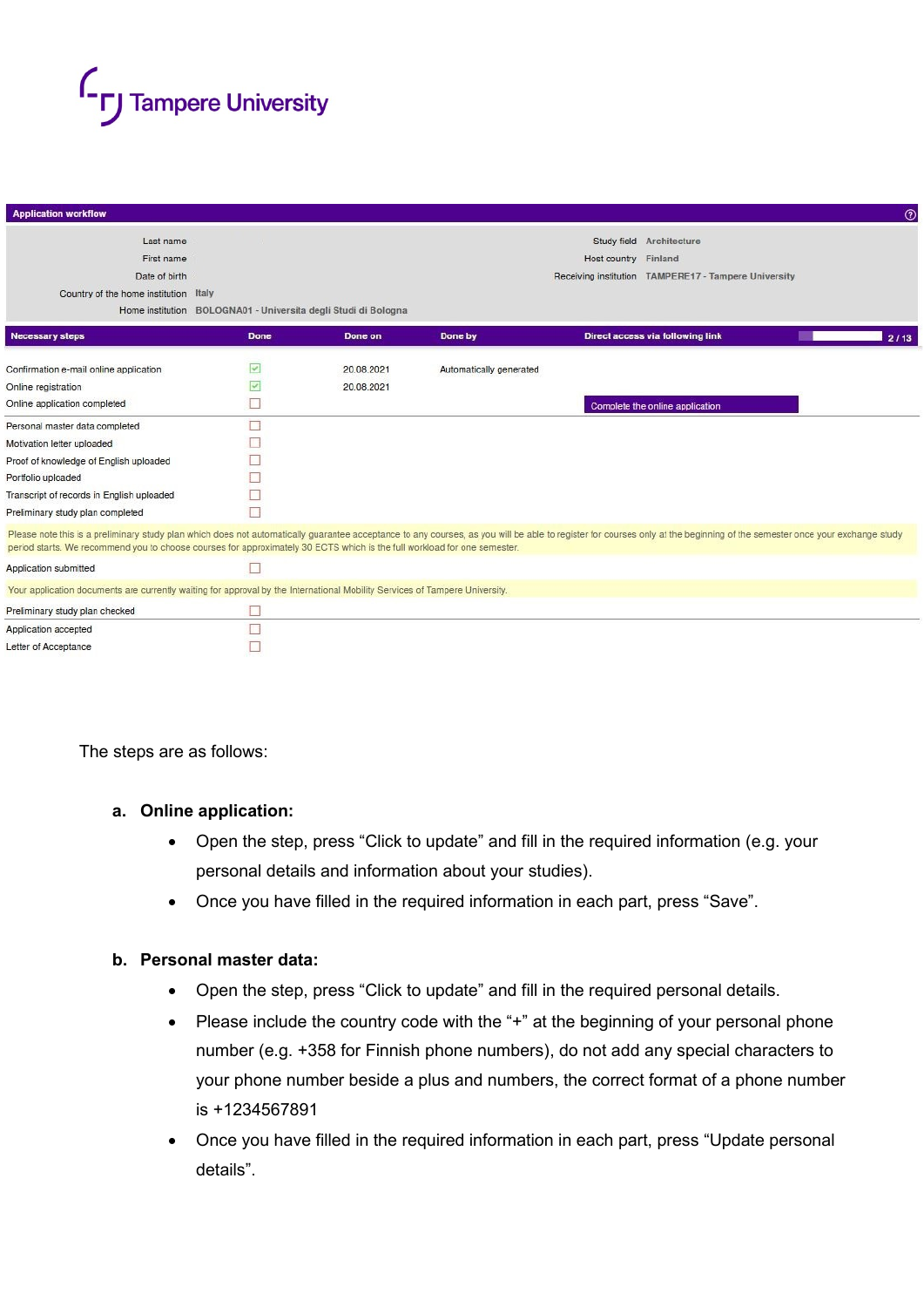

#### **c. Motivation letter (max 1 page):**

- Open the step, click the text "Please enter the file" and upload a motivation letter (as a PDF file) in which describe why and what you wish to study at Tampere University. Write about your knowledge in the subjects you have taken in your previous studies with reference to the studies you are applying for. Write about your objectives for studying at Tampere University and about your goals after your study period in Tampere. Provide any further information that you feel may be relevant to your application.
- The language of the motivation letter is English. However, if you apply to the study module of Finnish Language and Culture (Suomen kieli ja kulttuuri), please write your motivation letter in Finnish. If you apply to the Degree Programme in Languages, Specialization in Scandinavian Languages, please write your motivation letter in Swedish.
- Once you have uploaded the document to Mobility-Online, press "Save".

#### **d. Proof of knowledge of English:**

- Open the step, click the text "Please enter the file" and upload a document proving your knowledge of English according to [the language requirements of Tampere University.](https://www.tuni.fi/en/study-with-us/exchange-studies/how-apply-for-exchange-studies-at-tampere-university#expander-trigger--cd30ff24-a9ec-4dc1-b490-7f32a289d26f)
- If you are not required to submit the document according to the language requirements, you can skip this step*.*
- Once you have uploaded the document to Mobility-Online, press "Save".

## **e. Portfolio (only for architecture students)**:

- Architecture students on Hervanta campus need to attach a portfolio (.pdf). The portfolio should give a clear and concise summary of your skills. Your portfolio should start with the most recent project and make sure to include projects in a variety of scales, preferably from urban planning or design to architectural details. Building design projects should have clear plans and sections in addition to perspectives or other visualisations. The portfolio layout should be legible on most common computer screens.
- Open the step, click the text "Please enter the file" to upload your portfolio and press "Save" once you have selected the document.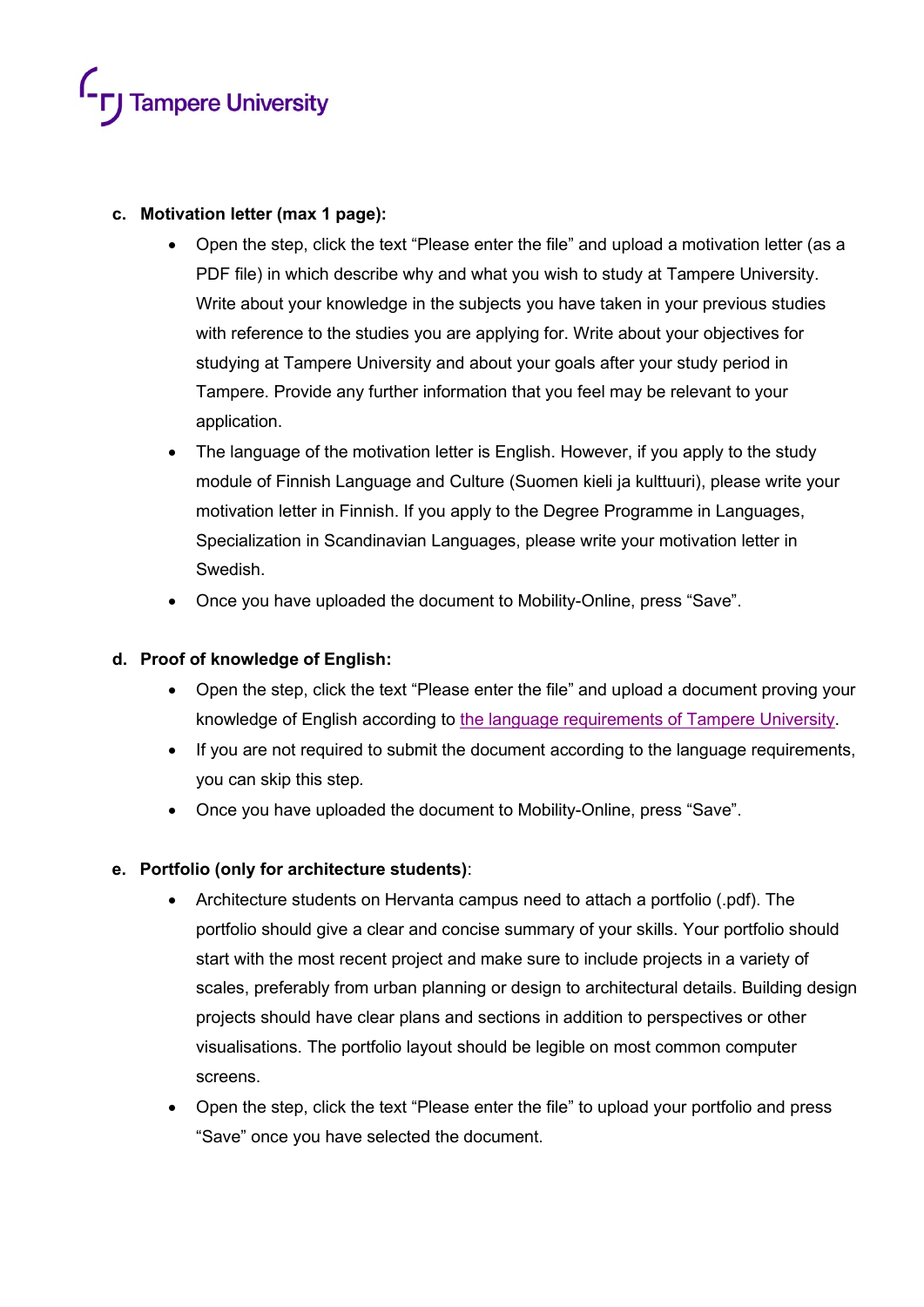

#### **f. Academic transcript:**

- Open the step, click the text "Please enter the file" and upload an official transcript of records in English issued by your home university. The document should be signed and stamped by a university official and cover the full length of your studies.
- If you have completed your bachelor's degree and you are applying for master's level studies, please upload the transcript of your bachelor's degree, too.
- Once you have uploaded the document to Mobility-Online, press "Save".

#### **g. Preliminary study plan:**

- A few important things to keep in mind before you start creating your preliminary study plan in Mobility-Online:
	- o We recommend you choose courses for approximately **30 ECTS credits** which is the full workload for one semester.
	- o The autumn semester consist of **periods I and II** and spring semester consist of **periods III and IV**, so you need to choose courses from these two periods.
	- o Always check the **course prerequisites** in the curriculum. You are not required to have passed the exact prerequisite courses, but you must have equivalent knowledge from previous studies.
	- o You are expected to select most of the courses from one **hosting faculty, study field and campus**. Courses in architecture, theatre arts and medicine are intended only for major students.
	- o **Thesis and project work** always require a special arrangement. Master's thesis (30 ECTS credits) process takes at least 7-12 months and is not usually possible to complete in one semester. Students who want to complete their thesis during the exchange will only be admitted as exchange students if they have a designated supervisor for their thesis at the time applying. You must inform us about your supervisor (name and faculty) in the application. Unfortunately, completing a bachelor's thesis is not usually possible.
	- $\circ$  Please note this is a preliminary study plan which does not automatically guarantee acceptance to any courses, as you will be able to register for courses only at the beginning of the semester when your exchange study period starts. Thus, it is important **try to make the study plan as flexible as possible**.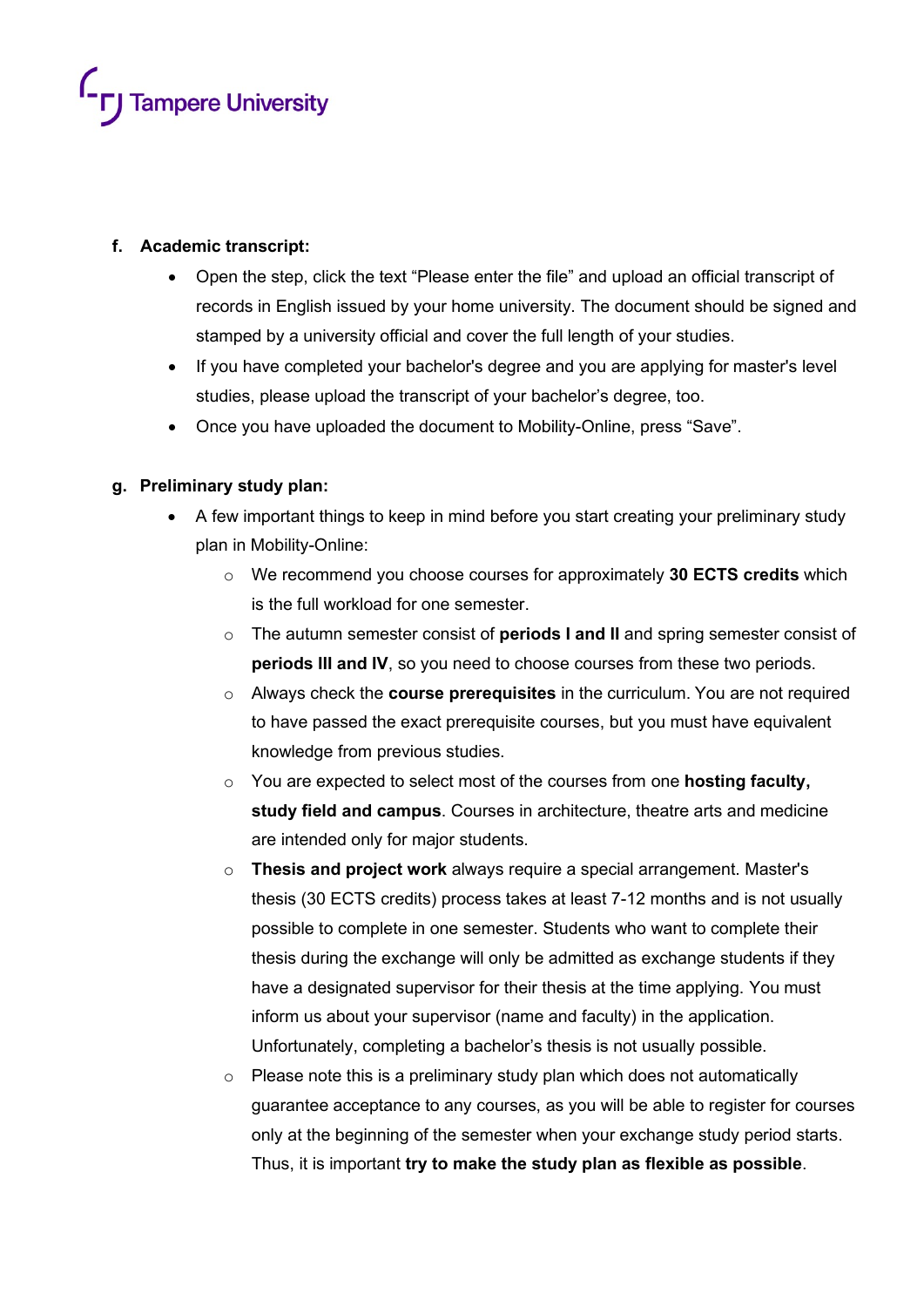# <sup>1</sup>- **r**J Tampere University

- o Please see our webpage [Preliminary study plan for exchange students](https://www.tuni.fi/studentsguide/handbook/uni?page=5905) for more instructions.
- Open the step, press "Click to update" and complete the required course information for each course you would like to take at Tampere University with the help of [the](https://www.tuni.fi/studentsguide/curriculum/course-units)  [curriculum.](https://www.tuni.fi/studentsguide/curriculum/course-units) We advise you to choose at least the filters "Language of instruction: English" and "Target group: Exchange students" in the curriculum when looking for suitable courses.
- Once you have listed all the course information, tick the box "Submit the list of courses" and press "Save".

|          | Course code: ARK AD 420                             | ☑ |
|----------|-----------------------------------------------------|---|
| Course 1 | Course name: Architectural Design VI                |   |
|          | <b>ETCS: 10</b>                                     |   |
|          |                                                     |   |
| Course 2 | There are still 179 characters available            |   |
|          | Course code: ARK RH 410                             |   |
|          | Course name: Management of Built Heritage           |   |
|          | ETCS: 10                                            |   |
|          |                                                     |   |
|          | There are still 174 characters available            |   |
| Course 3 | Course code: MAB LITO 003                           |   |
|          | Course name: Basics of Management and Organizations |   |
|          | <b>ETCS: 5</b>                                      |   |
|          |                                                     |   |
|          | There are still 163 characters available            |   |
| Course 4 | Course code: MAB LITO 002                           |   |
|          | Course name: Basics of Marketing and Sales          |   |
|          | ETCS: 5                                             |   |
|          |                                                     |   |
|          |                                                     |   |

There are still 172 characters available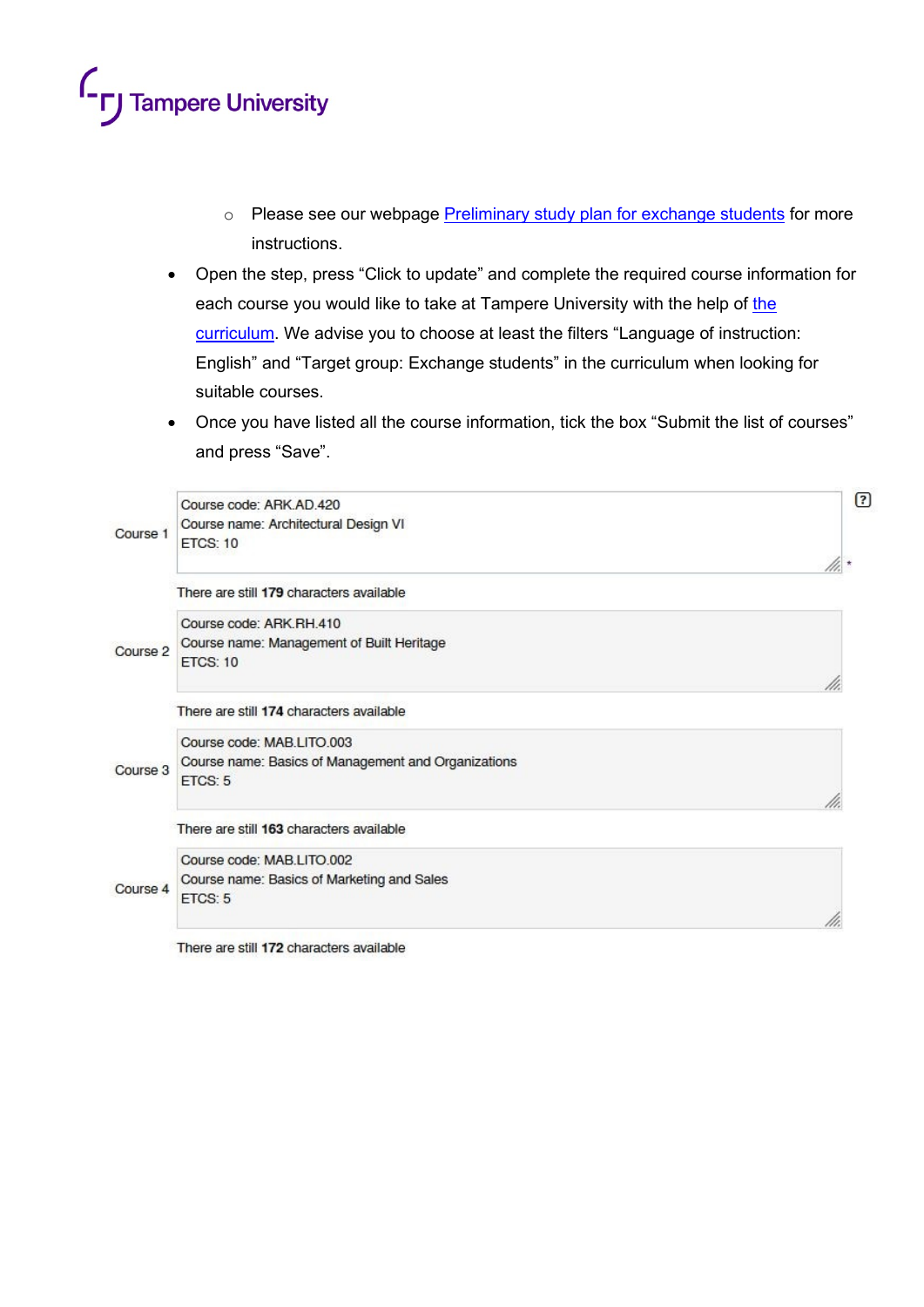# **FJ** Tampere University

Once you have completed all the steps listed above, you are ready to **submit the application**. Open the step, click on the text "Submit application" in the workflow > Press "Click to update" (1) > Tick the box "Submit application" (2) > Press "Save" (3). Any separate document is not submitted at this stage.

| <b>Applications incoming</b> | <b>Display</b> | <b>Applications incoming</b>  | <b>Update</b>                                           |
|------------------------------|----------------|-------------------------------|---------------------------------------------------------|
| <b>Other information</b>     |                | <b>Other information</b>      |                                                         |
| Submit application           |                | Submit application $\Box$ (2) |                                                         |
| Click to update 1<br>Cancel  |                |                               | After clicking submit application,<br>remember to save! |
|                              |                | Save (3)<br>Cancel            |                                                         |

Please note that **it is extremely important that you remember to submit your application before the deadline**, because only those applications that have been successfully completed and submitted within the application period will be checked by Tampere University.

You have now successfully submitted your application, and the "Application submitted" box appears as ticked in the application workflow. An email with the title "Your exchange application to Tampere University has been received!" will be sent to you. Next your application will be checked by the International Mobility Services of Tampere University.

## **2. After submitting your application**

If you are requested to modify your study plan, you will receive an email with the title "Please modify your preliminary study plan" and/or "Comments on your preliminary study plan". In this case, please see the following details:

- Log in to Mobility-Online and open your preliminary study plan in the application workflow through the link "Create preliminary study plan". Press "Click to update", make the required changes with the help of the comments you have received by email and press "Save".
- Once you have modified the study plan, return to the application workflow, click on the link "Enter confirmation" to confirm that you changed your study plan > Press "Click to update" > Tick the box "I confirm that I have changed the study plan" > Press "Save". The "Confirm that